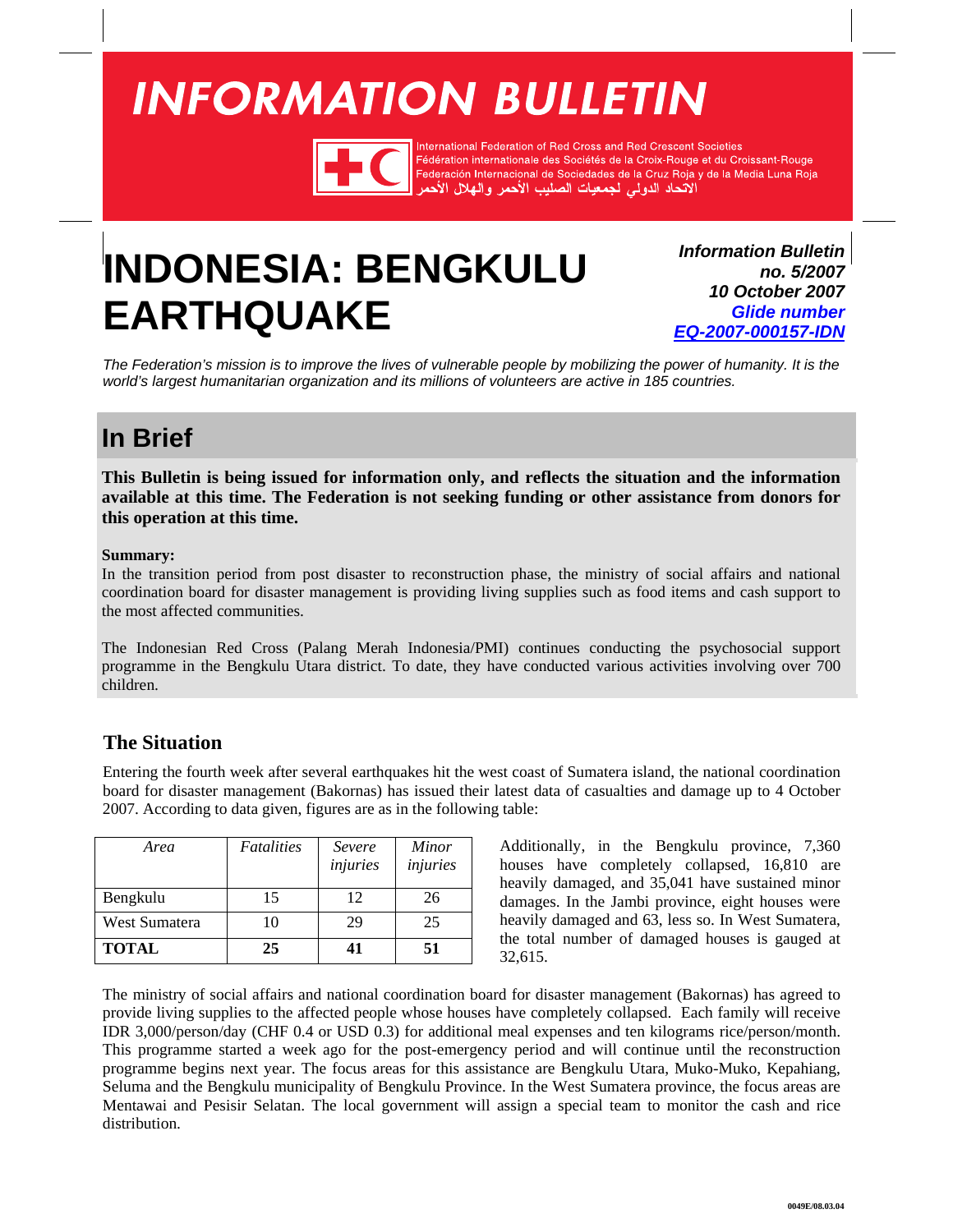Additionally, the provincial coordination unit for the disaster management (Satkorlak) in West Sumatera continues to provide food supplies and tents to Mentawai Island while Satkorlak in Bengkulu continues to distribute medical supplies to the health post, in addition to blankets, lantern and food items.

#### **Red Cross and Red Crescent action**

The psychological needs of the affected communities have been a fundamental concern in the Bengkulu earthquake operation. From early in the operation, the Indonesian Red Cross (Palang Merah Indonesia/PMI) started their psychosocial support programme for students of elementary schools in Bengkulu. In order to implement this programme, PMI deployed a six-person PSP team who have undergone previous post-disaster experiences such as the tsunami in 2004.

Based on their assessment, not only were school children afraid to go back to school but they were also forbidden by their parents who were as frightened. According to the PSP team coordinator, if this trauma is not dealt with immediately, it will impact the children's long term development. People with traumatic experience due to disaster are in a high risk group for psychological disorders and antisocial behaviour.

The PSP programme, therefore, aims to strengthen the community by facilitating their engagement in social activities, as well as motivating the students and teachers to keep classes going, despite challenging circumstances. Additionally, the PSP team promotes this programme among the local PMI volunteers and board members to develop their knowledge and capacity for future implementation of the programme in this area. The programme targets 30 schools and will last for another three months.

The programme has made significant progress in Bengkulu Utara district. At least ten volunteers are engaged in each activity. The activities vary from drawing, colouring, games, and focus group



*PMI volunteers visit children in villages as part of the psychosocial support programme.* 

discussions with teachers. These activities are expected to help the children regain a sense of normalcy and help them slowly overcome their trauma. At the same time, the PMI volunteers take the opportunity to disseminate risk reduction information to the children and teachers on how to respond and what actions to take during an earthquake. To date, PMI has conducted activities in several locations, reaching a total of 742 children with their activities. The implementation of PSP in Muko-Muko district has been delayed due to Ramadhan and will be started two weeks after the Idul Fitri.

Additionally, PMI has purchased 100 tents to be set up as PSP service centres in the field, and about 40 out of the 100 tents are on loan to schools to serve as temporary classrooms.

Meanwhile, the distribution of tool kits to the affected community in Mentawai Island has been delayed due to the limited stock of tool kits in Padang. Currently PMI is organizing the procurement for 500 tool kits in Jakarta, which consist of shovel, hoe, pliers, saw, axe, hammer, nail puller, assorted nails, bucket, wires and related items.

### **How we work**

*All International Federation assistance seeks to adhere to the [Code of Conduct for the Internatio](http://www.ifrc.org/publicat/conduct/index.asp)nal Red Cross and Red Crescent Movement and Non-Governmental Organizations (NGOs) in Disaster Relief and is committed to the [Humanitarian Charter and Minimum Standards in Disaster Response \(Sphere\)](http://www.sphereproject.org/) in delivering assistance to the most vulnerable.*